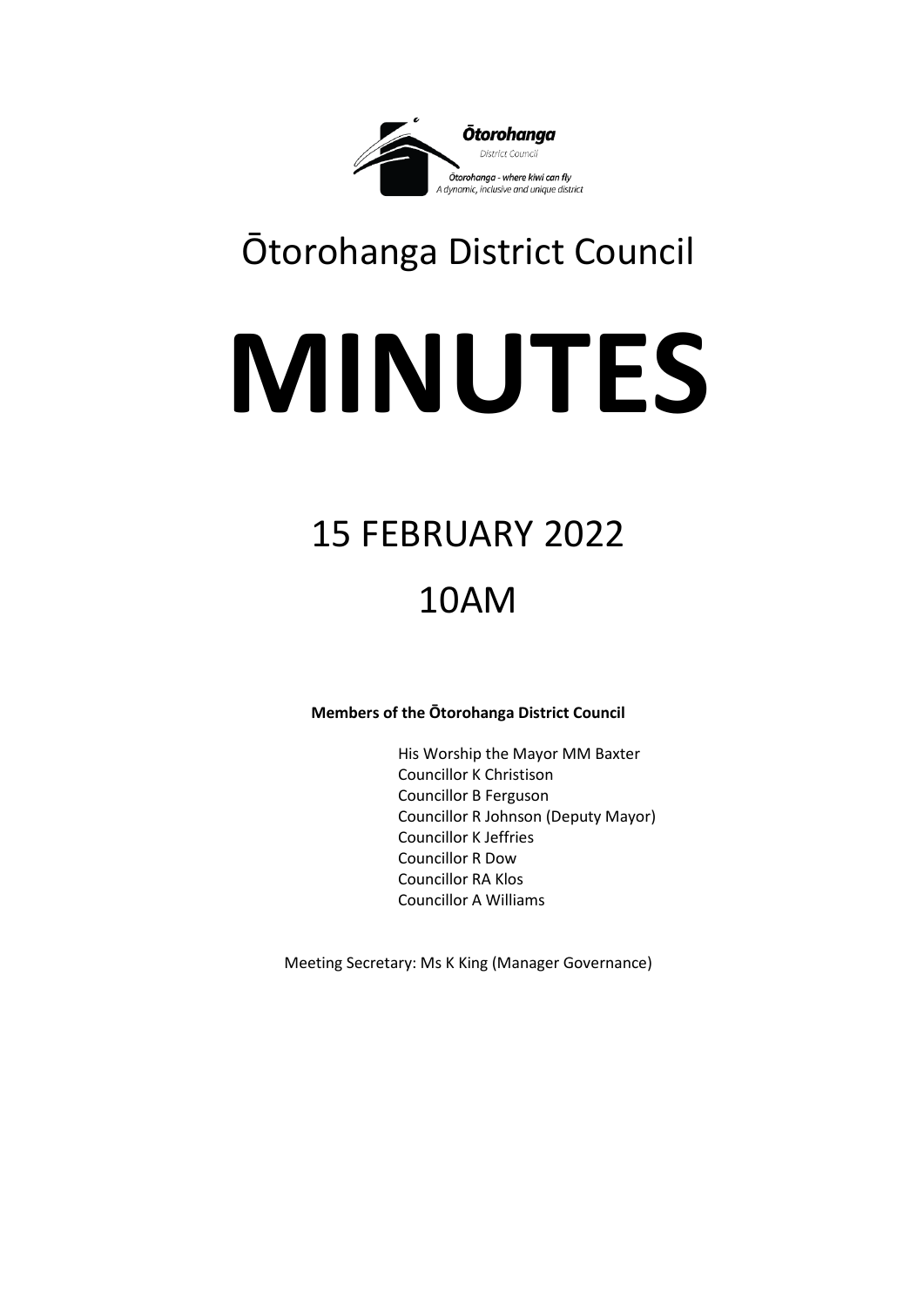#### **ŌTOROHANGA DISTRICT COUNCIL**

#### **15 FEBRUARY 2022**

Minutes of an ordinary meeting of the Ōtorohanga District Council was held in the Council Chambers, Ōtorohanga District Council, 17 Maniapoto Street, Ōtorohanga and via Zoom on Tuesday 15 February 2022 commencing at 10am.

## **Tanya Winter CHIEF EXECUTIVE**

#### **15 February 2022**

## **ORDER OF BUSINESS:**

| <b>PRESENT</b>                                                         |                |
|------------------------------------------------------------------------|----------------|
| IN ATTENDANCE                                                          | 2              |
| <b>APOLOGIES</b>                                                       | 2              |
| REFLECTION / PRAYER / WORDS OF WISDOM                                  | 2              |
| DECLARATION OF CONFLICTS OF INTEREST                                   | 2              |
| <b>PUBLIC FORUM</b>                                                    | $\overline{2}$ |
| <b>RECEIPT OF MINUTES - OTOROHANGA COMMUNITY BOARD 4 NOVEMBER 2021</b> | $\overline{2}$ |
| <b>RECEIPT OF MINUTES - KAWHIA COMMUNITY BOARD 17 DECEMBER 2021</b>    | 3              |

## **REPORTS**

| <b>ITFM 227</b>          | HIS WORSHIP THE MAYOR - VERBAL REPORT                     |   |
|--------------------------|-----------------------------------------------------------|---|
| <b>ITEM 228</b>          | REPURPOSING OF SEAL EXTENSION FUNDING                     |   |
| <b>ITFM 229</b>          | FINANCIAL REPORT FOR THE MONTH ENDING 31 DECEMBER 2021    | 4 |
| <b>ITEM 230</b>          | CIVIL DEFENCE EMERGENCY MANAGEMENT QUARTERLY REPORT       | 4 |
| <b>ITEM 231</b>          | BUILDING CONTROL ACTIVITY REPORT OCTOBER TO DECEMBER 2021 |   |
| <b>ITEM 232</b>          | DISTRICT LIBRARY REPORT                                   | 5 |
| <b>COUNCILLOR UPDATE</b> |                                                           |   |
| <b>ITEM 233</b>          | RESOLUTION TO EXCLUDE THE PUBLIC                          | 5 |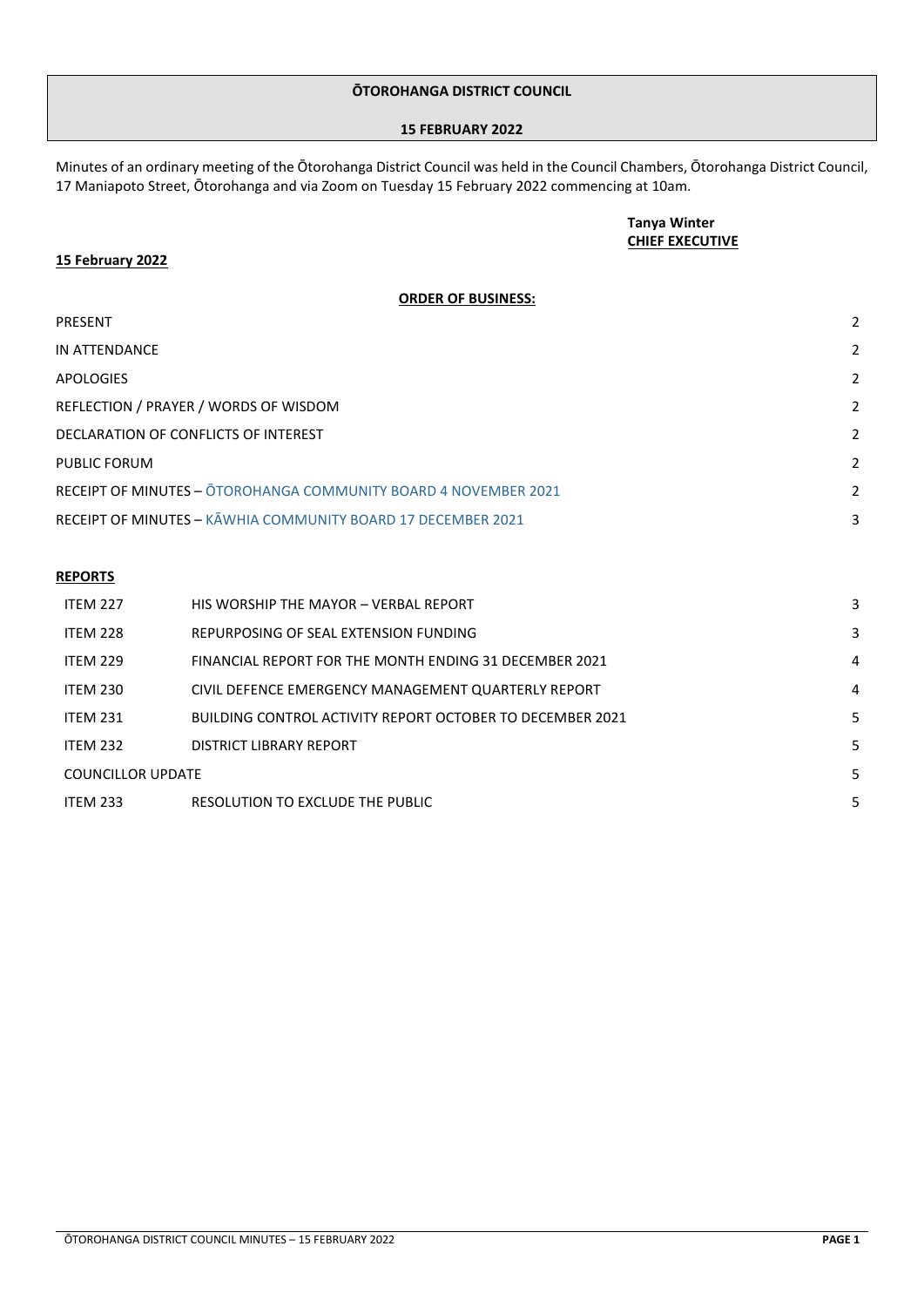#### <span id="page-2-0"></span>**PRESENT**

His Worship the Mayor M Baxter, Councillors R Johnson (Deputy Mayor), A Williams, B Ferguson, K Christison, K Jeffries, R Klos and R Dow.

#### **IN ATTENDANCE**

Present: T Winter (Chief Executive) and K King (Manager Governance).

Via Zoom: N Gower (Group Manager Strategy & Community), G Bunn (Group Manager Business Enablement), A Loe (Group Manager Regulatory & Growth), M Lewis (Group Manager Engineering & Assets), B O'Callaghan (Manager Finance), R McNeil (Strategic Advisor), A Senger (Manager Roading), P Saunders (Manager Building Control) and H Taylor (Manager Libraries).

*His Worship the Mayor declared the meeting open and welcomed members to the first Council of the year.* 

#### **APOLOGY**

No apologies were received.

#### **REFLECTION / PRAYER / WORDS OF WISDOM**

Councillor Klos provided these words of wisdom:

*Work for a cause, not for applause Live life to express, not to impress Don't strive to think make your presence noticed Just make your absence felt.*

*Author unknown*

*If you are lucky enough to be different don't ever change. Honesty saves everyone's time.*

*Believe nothing, no matter where you read it or who has said it, not even if I have said it unless it agrees with your own reason and your own common sense.*

*I've learned that people will forget what you said, people will forget what you did but people will never forget how you made them feel.*

*Taylor Swift*

#### **DECLARATION OF CONFLICTS OF INTEREST**

No declarations of conflicts of interest were received.

#### **PUBLIC FORM**

<span id="page-2-1"></span>No members of the public were present in the public forum section of this meeting.

#### **RECEIPT OF MINUTES – ŌTOROHANGA COMMUNITY BOARD**

**Resolved**: That Council receive the minutes of the Ōtorohanga Community Board meeting held on 4 November 2021.

**Councillor Christison | Councillor Dow**

There were no matters arising from the minutes.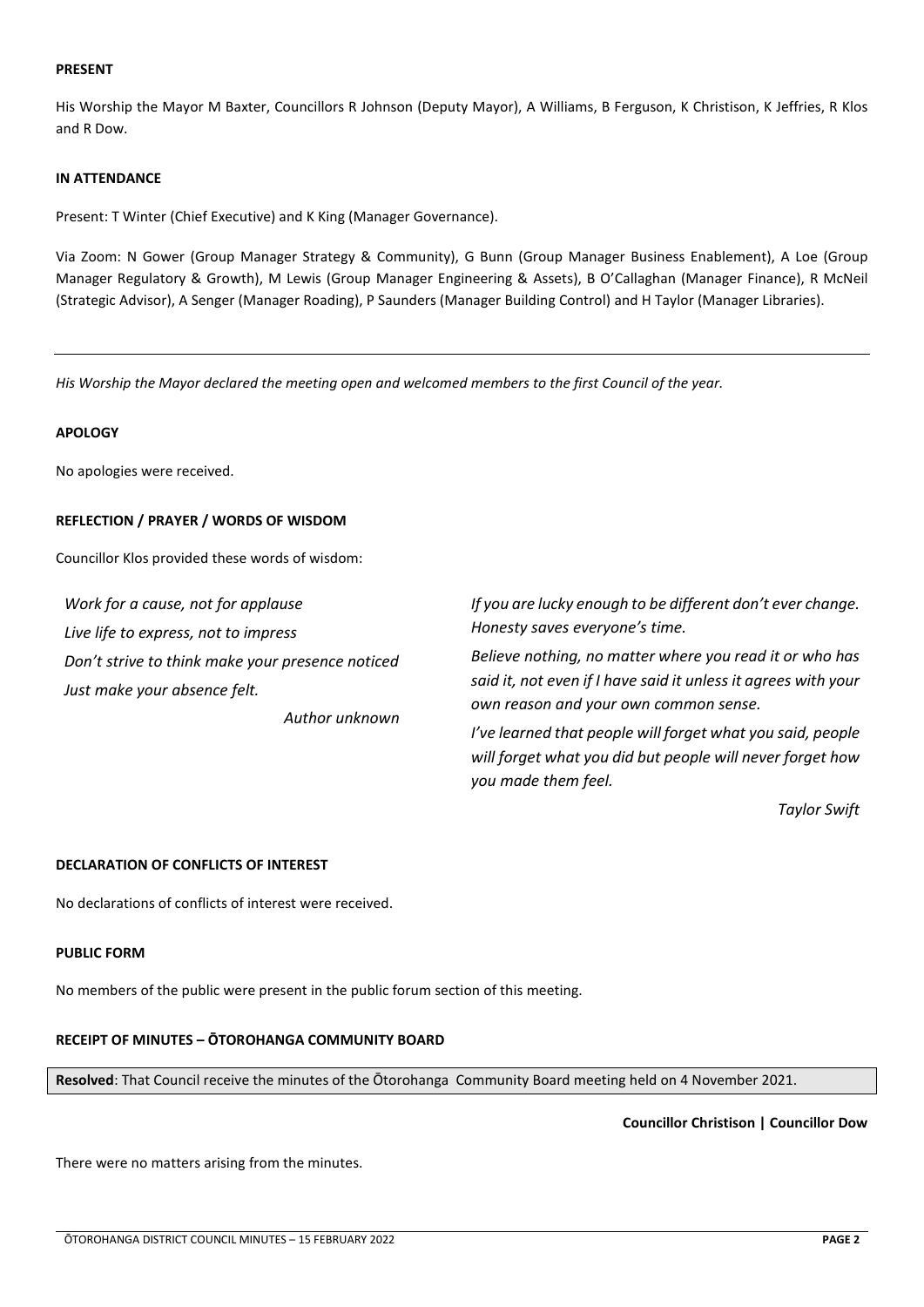#### <span id="page-3-0"></span>**Resolved**: That Council receive the minutes of the Kāwhia Community Board meeting held on 17 December 2021.

#### **Councillor Jeffries | Councillor Williams**

#### <span id="page-3-1"></span>**ITEM 227: HIS WORKSHOP THE MAYOR'S VERBAL REPORT**

His Worship reported on activities he has participated in since the last meeting of Council, these being –

- 1 December Handover due to the national programme manager's resignation from the Mayor's Taskforce for Jobs.
- 3 December –Waikato Regional Airport Limited's annual general meeting
- 3 December –Te Poutama Rangitahi Employment Pathways Programme hui with the Mayor's Taskforce for Jobs
- 13 December Ōtorohanga Town Concept Plan meeting
- 14 December Readiness Plan presented by Maniapoto Maori Trust Board
- 15/16 December Interviews for Mayors Taskforce for Jobs national programme manager role in Wellington
- 21 December Ministry of Social Development stakeholder function
- 2 February Rural water supplies technical working group hui
- 4 February Future for Local Government meeting
- 8 February Site visit with Councillor Williams to Mangati Road
- 9 February Mayors Taskforce for Jobs with Te Puni Kōkiri, the Ministry of Maori Development
- 10 February Waikato Plan youth training and employment service
- 10 February Farewell function for Jason Dawson, Chief Executive of Hamilton-Waikato Tourism
- 14 February Waikato Plan leadership meeting

**Resolved**: That Council receive the verbal update provided to the meeting by His Worship the Mayor.

#### **Mayor Baxter | Councillor Christison**

In response to a query His Worship confirmed no dividend pay-out was provided by the Waikato Regional Airport Limited due to the uncertainty around the pandemic and associated economic outlook.

#### <span id="page-3-2"></span>**ITEM 228: REPURPOSING OF SEAL EXTENSION FUNDING**

Council's Manager Roading took the report as read and noted Council had determined to continue with the seal extension programme as part of the Long Term Plan. Initial investigations into Huirimu Road and associated design cost estimates identified the budget allocation was insufficient to seal the anticipated one kilometre portion of the southern end where it adjoins Waipapa Road. The initial investigations identified a survey would need to be undertaken to confirm if the road lies with the road reserve designated area.

Mr Senger sought confirmation from Council if the project should continue with a smaller portion of the road sealed, if additional funding should be sought to continue with the proposed one kilometre as planned or, if the funding should be reallocated to either footpath extension work within Ōtorohanga Township or for safety improvements within the Wharepūhunga ward.

His Worship advised a letter had been received immediately prior to the Council meeting from a resident on Huirimu Road expressing their frustration however under Council's meetings procedures it was unable to be tabled. In response to a query, Mr Senger outlined alternative options for the unused funding within the Wharepūhunga ward rather than elsewhere in the District. He noted safety improvement options included near Arohena School due to the pending school zone speed limit changes, tree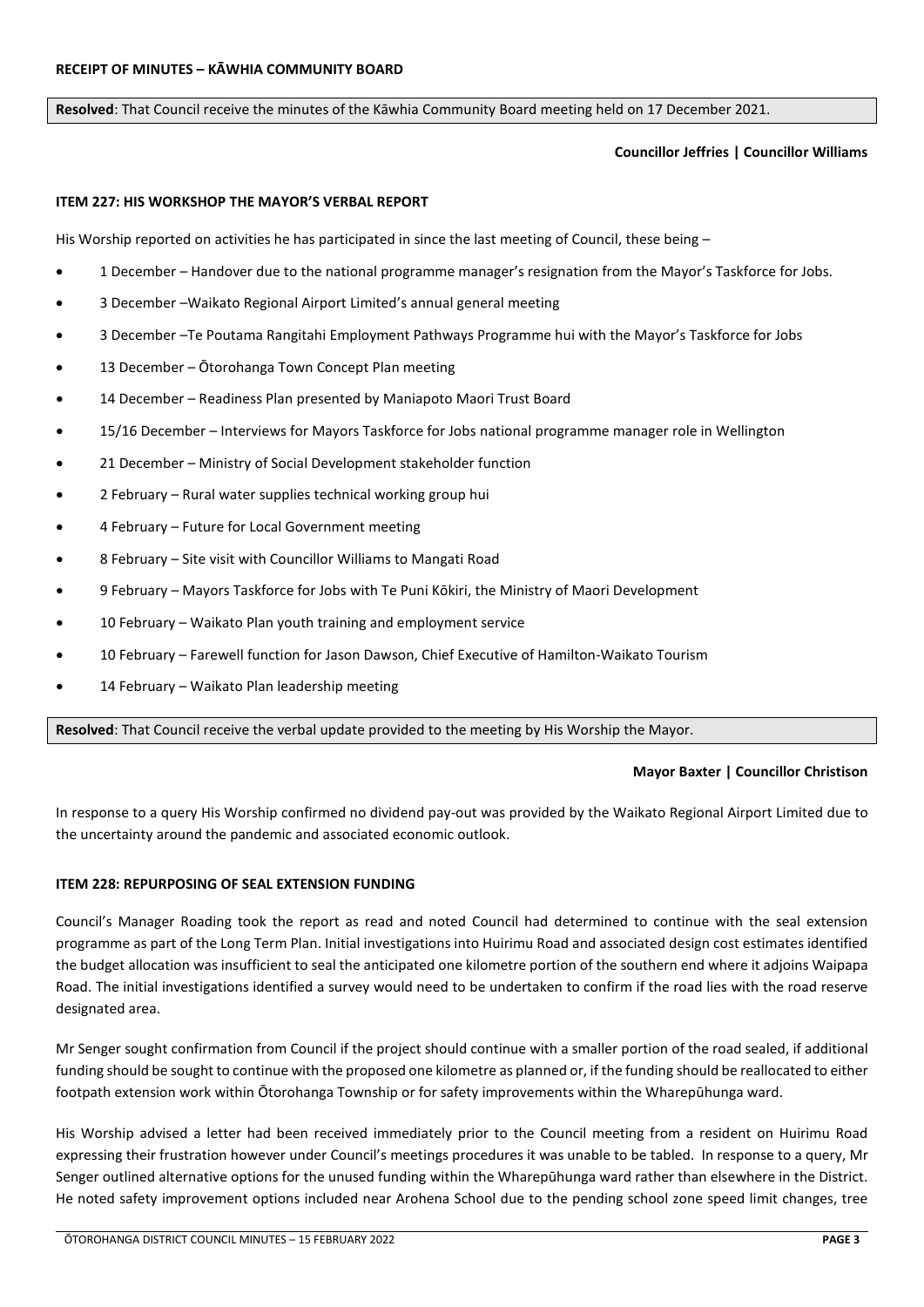removal where impacting the road corridor or, intersection/lighting enhancements. The safety improvements may attract Waka Kotahi funding whereas seal improvements do not qualify.

The Wharepūhunga ward councillor, R Klos spoke of the community's frustration and desire to proceed with the sealing as outlined in the Long Term Plan. She spoke of the expectation of road sealing being undertaken and the impact on traffic flows within the area.

Members spoke in support of sealing one kilometre of Huirimu Road during which the following were clarified by staff:

- The actual maintenance costs for unsealed roads are lower than sealed roads.
- The vegetation maintenance costs are higher for sealed roads as the increased speeds require additional control as per the One Road Network Classification requirements.
- Sealed roads incur greater rehabilitation costs.
- Design work would be undertaken in the current financial year with the physical works to be undertaken in the 22/23 financial year.
- Unused funding from 21/22 can be transferred, and funding for 23/24 brought forward, to the 22/23 financial year. This will allow the maximum funding available for the physical works. There would be no impact on rates as the overall budget is in alignment with the Long Term Plan.

## **Resolved**: That:

- a The report presented by the Roading Manager be received; and,
- b One kilometre (1km) of Huirimu Road (no shared cycle path) is sealed as planned with three (3) year's budget brought forward making a total of \$708,000 available for this project.

#### **Mayor Baxter | Councillor Klos**

#### <span id="page-4-0"></span>**ITEM 229: FINANCIAL REPORT FOR THE MONTH ENDING 31 DECEMBER 2021**

Council's Finance Manager took the report as read before highlighting the subsidies and grants component of the Statement of Comprehensive Revenue and Expenses was impacted by the timing of Waka Kotahi claims whereas the budget is spread evenly across the financial year. He noted expenditure is below budget due to the impact of the COVID since August 2021.

He drew attention to the revised Combined Cost of Service Statement that now shows operating expenditure by group of activity as included in the Long Term Plan. In response to a query, he advised of Council's approach to bank account management.

Council's Group Manager Engineering and Assets spoke to the capital projects section of the report noting some products had availability issues so were being purchased earlier in the process to shorten overall timeframes. Also, he noted design work on projects for the 22/23 financial year had commenced to allow faster physical work commencement. In response to a query, he advised a report on the Kāwhia water supply issues over the holiday period would be presented to the Kāwhia Community Board. In response to a query around the Arohena water scheme he noted the community was kept informed during the Long Term Plan process including discussions at the scheme committee meetings.

**Resolved**: That the Financial Report, including the capital projects update, for the month ended 31 December 221 be received.

#### **Councillor Jeffries | Councillor Fergusson**

#### <span id="page-4-1"></span>**ITEM 230: CIVIL DEFENCE EMERGENCY MANAGEMENT QUARTERLY REPORT**

Council's Group Manager Regulatory and Growth took the item as read. In response to a query, he undertook to provide further information on the activities of the Waikato Primary Industries Adverse Events Cluster noting one matter the Cluster were investigating was large movements of stock due to events such as ash fall covering pastures and contaminating water supplies.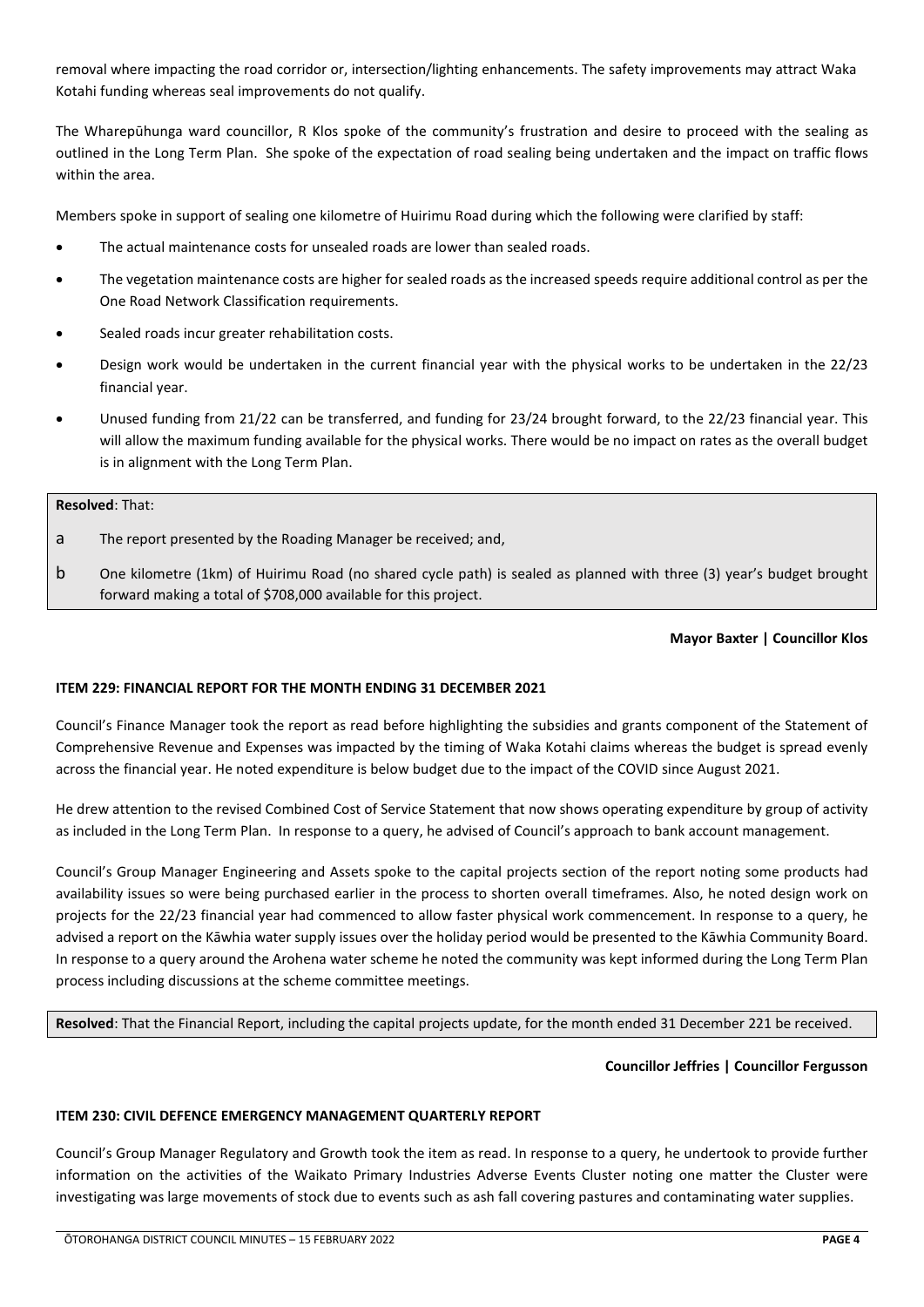#### **Councillor Fergusson | Councillor Johnson**

#### <span id="page-5-0"></span>**ITEM 231: BUILDING CONTROL ACTIVITY REPORT OCTOBER TO DECEMBER 2021**

Council's Building Control Manager took the report as read. In response to a query, he advised the Waikeria Prison development was impacted by supply availability issues. He also noted the construction site was split into four separate sectors with no intermingling to reduce COVID risks.

His Worship congratulated the building team on achieving re-accreditation and it was noted the reduction to two-yearly audits was an indication Ōtorohanga is seen as low risk by the auditors.

**Resolved**: That the Building Control activity report for the last quarter of 2021 be received.

#### **Mayor Baxter | Councillor Dow**

#### <span id="page-5-1"></span>**ITEM 232: DISTRICT LIBRARY REPORT**

Council's Library Manager took the report as read before noting the impact of COVID restrictions on library usage. She advised staff were working on protocols for running library programmes in-house under the traffic light system. In the interim the library had successfully run an online library programme with excited children recently receiving prizes.

In response to a query, she advised the RFID project places a Radio Frequency Identification tag on the book. This allows books to be piled onto the scanning device and checked out automatically rather than scanning every book individually. Additionally she noted the RFID would mean less physical handling of books during inventory audits as well as assisting in finding misplaced books.

**Resolved**: That the Library Manager's quarterly report be received.

#### **Councillor Christison | Councillor Jeffries**

#### <span id="page-5-2"></span>**COUNCILLOR UPDATES**

- Councillor Williams has been focused on the civil defence emergency management Trifecta Programme meetings and with His Worship met residents onsite on Mangati Road.
- Councillor Jeffries attended the Kāwhia Community Board meeting in December and the Te Taiao o Kāwhia Moana steering group's strategic thinking meeting focused on erosion of the inner harbor but also access to Ocean Beach.
- Councillor Klos was focused on connecting with the Wharepūhunga community.
- Councillor Ferguson commented on the recent rain being of benefit to the District after the summer dry period.
- Councillor Christison spoke on the contributions the new staff would be making.
- Councillor Dow advised residents were concerned about the lack of a safety barrier on the State Highway 3 bridge which is traversed by pupils on bikes and noted vehicles tend to travel fast across the bridge. He has raised the issue at the Waikato Regional Council's Regional Transport meetings.
- Councillor Johnson advised the Beattie Home manager had resigned and a recruitment process was underway. Additionally, one of the registered nurses had resigned due to the COVID mandate and there are currently challenges in filling the role.

#### <span id="page-5-3"></span>**ITEM 233: RESOLUTION TO EXCLUDE THE PUBLIC**

**Resolved**: That the public be excluded from the following parts of the proceedings of this meeting, namely,

a) The general subject of each matter to be considered while the public is excluded, the reason for passing this resolution in relation to each matter, and the specific grounds under section 48(1) of the Local Government Official Information and